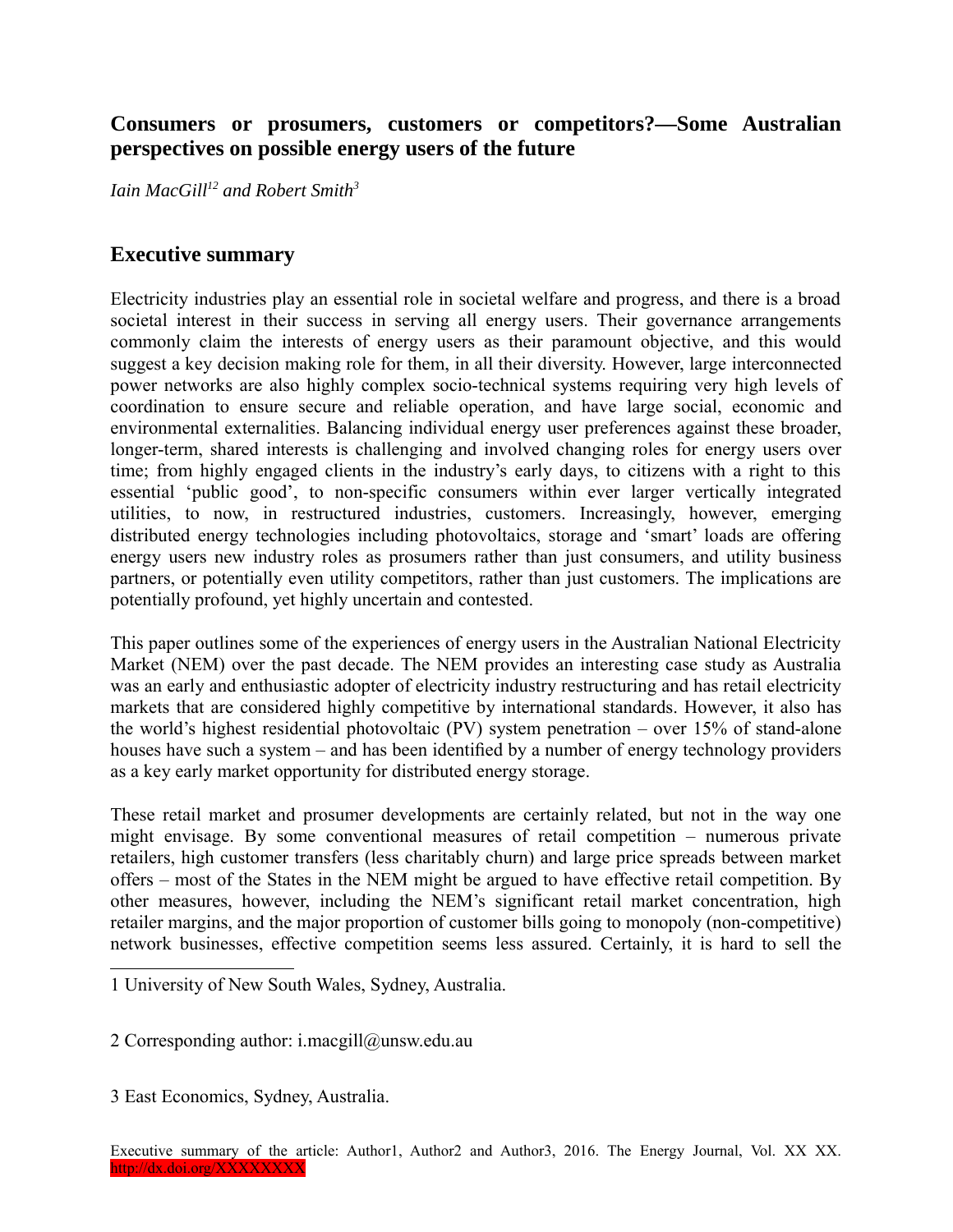success of retail competition to small energy users who have seen very high electricity price rises over the past decade.

The evident limitations of retail market restructuring in the NEM has now seen growing policy attention to the importance of more effective energy user engagement in the NEM. This attention is surprisingly belated – efficient markets require effective participation on both the supply and demand side. A range of initiatives have been implemented to improve engagement, largely focused around customer information, education and, particularly, movement towards more 'cost reflective' network tariffs. Meanwhile, however, a growing number of energy users have found a new and highly effective way to engage in their energy service provision and take greater control of their electricity bills. Residential PV system numbers grew from the order of ten thousand to 1.5 million in around seven years. Households deploying PV were supported initially through generous State Government feed-in tariffs as well as what is effectively a Federal Government capital grant. While the feed-in tariffs were quickly wound for being 'too successful', many households can still save money with PV under the present net metering arrangements, where self-consumption of their PV generation saves them their residential volumetric tariff, while PV exports are paid a much lower (around one quarter) rate. Households and businesses have also responded to rising electricity bills with improved energy efficiency.

The response of the key NEM electricity supply stakeholders and governance institutions to the rise of PV prosumers might best be termed mixed. Residential PV can raise some technical challenges for the distribution networks. Furthermore, its value in reducing peak network demand, a key driver of long-term network costs, is generally limited and highly context specific. The key issue, however, has been the adverse financial impacts on their businesses, given primarily volumetric tariff structures. Retailers have also seen reduced sales volumes, although these are matched at least in part by reduced purchases from the wholesale market. However, one might have thought that policy makers would have welcomed this enhanced energy user engagement. Instead, however, they appear to have struggled to reconcile formal market principles of encouraging energy user participation, with the realities of what such participation can do to existing business models, and the social construct with energy users. This has been particularly evident with the implementation of purportedly more cost reflective tariffs. Policy makers argued that tariffs which better reflected the varied costs of serving different types of consumers would put customers at the center of future decision making. Instead, however, many of the tariffs being proposed involve higher fixed charges, specific solar charges, or non-peak 'peak' charges; changes whose impact is to limit consumer options to invest in new distributed energy technologies and change their behavior in order to reduce their electricity bills. While PV and volumetric tariffs do create cross-subsidies between houses with and without PV, these are dwarfed by present subsidies between households with and without air-conditioning, and urban versus rural households. Tariffs are of course as much social constructs as economic ones, and the social acceptance of some of the proposed tariffs appears questionable in Australia. It is also evident that energy users need assistance beyond price signals to respond appropriately to their distributed energy opportunities – something which has received inadequate attention.

Australia's experience holds broader relevance as electricity industries worldwide look to better manage the challenges posed by prosumers while facilitating, and maximizing, the societal benefits they can bring, particularly with the growing capabilities and falling costs of PV and energy storage systems. More generally, facilitating greater engagement with energy users will